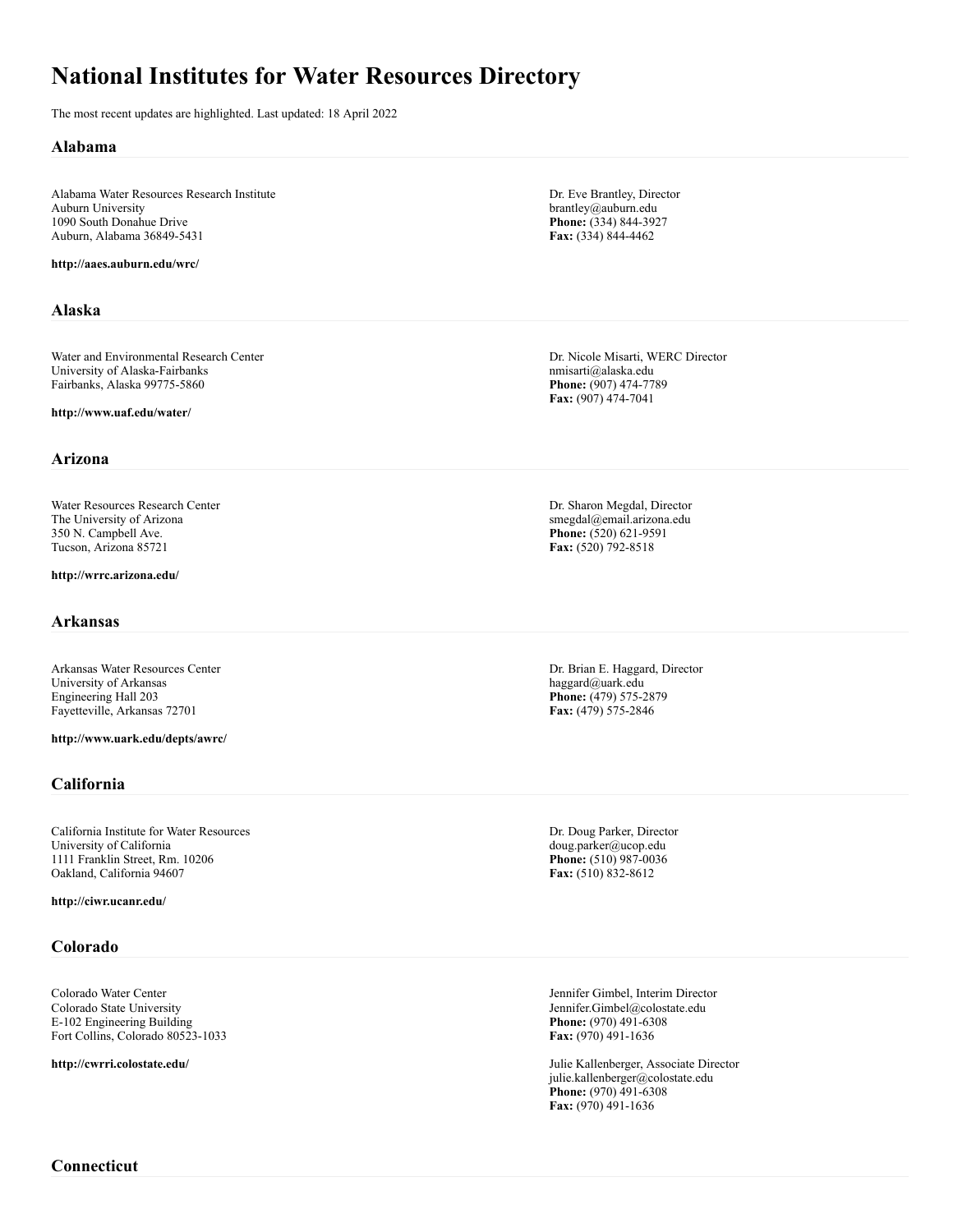Connecticut Institute of Water Resources The University of Connecticut W. B. Young Building, Room 308 1376 Storrs Road, U-18 Storrs, Connecticut 06269-4018

**http://www.ctiwr.uconn.edu/**

#### **Delaware**

Water Resources Center University of Delaware DGS Annex-261 Academy Street Newark, Delaware 19716

**http://www.wrc.udel.edu/**

# **District of Columbia**

D.C. Water Resource Research Institute College of Agriculture, Urban Sustainability and Environmental Sciences University of the District of Columbia 4200 Connecticut Ave., N.W., Bldg. 42 Room 215C Washington, District of Columbia 20008

**http://www.udc.edu/wrri/**

## **Florida**

Florida Water Resources Research Center University of Florida, Department of Civil and Coastal Engineering 365 Weil Hall P.O. Box 116580 Gainesville, Florida 32611-6580

**http://www.ce.ufl.edu/~wrrc/**

Dr. Michael Dietz, Director michael.dietz@uconn.edu **Phone:** (860) 486-2436 **Fax:** (860) 486-5408

Dr. Gerald J. Kauffman, Director jerryk@udel.edu **Phone:** (302) 831-4929 **Fax:** (302) 831-4934

Tolessa Deksissa, Ph.D., Director tdeksissa@udc.edu **Phone:** (202) 274-5273 **Fax:** (202) 274-7016

Dr. Kirk Hatfield, Co-Director khatf@ce.ufl.edu **Phone:** (352) 392-9537 ext 1441 **Fax:** (352) 392-3394

Dr. Mark Newman, Co-Director markn@ufl.edu **Phone:** (352) 392-9537 ext 1518 **Fax:** (352) 392-3394

# **Georgia**

Georgia Water Resources Institute School of Civil and Environmental Engineering Georgia Institute of Technology 790 Atlantic Drive Atlanta, Georgia 30332-0355

**http://www.gwri.gatech.edu/**

## **Guam**

Water and Environmental Research Institute of the Western Pacific University of Guam 303 University Drive Mangilao, Guam 96923

#### **https://weri.uog.edu**

# **Hawaii**

Water Resources Research Center University of Hawaii 2540 Dole Street, Room 283

Dr. Aris P. Georgakakos, Director ageorgak@ce.gatech.edu **Phone:** (404) 894-2240 **Fax:** (404) 894-2677

Dr. John Jenson, Director jjenson@triton.uog.edu **Phone:** 011 (671) 735-2689 **Fax:** 011 (671) 734-8890

Dr. Thomas Giambelluca, Director thomas@hawaii.edu **Phone:** (808) 956-7847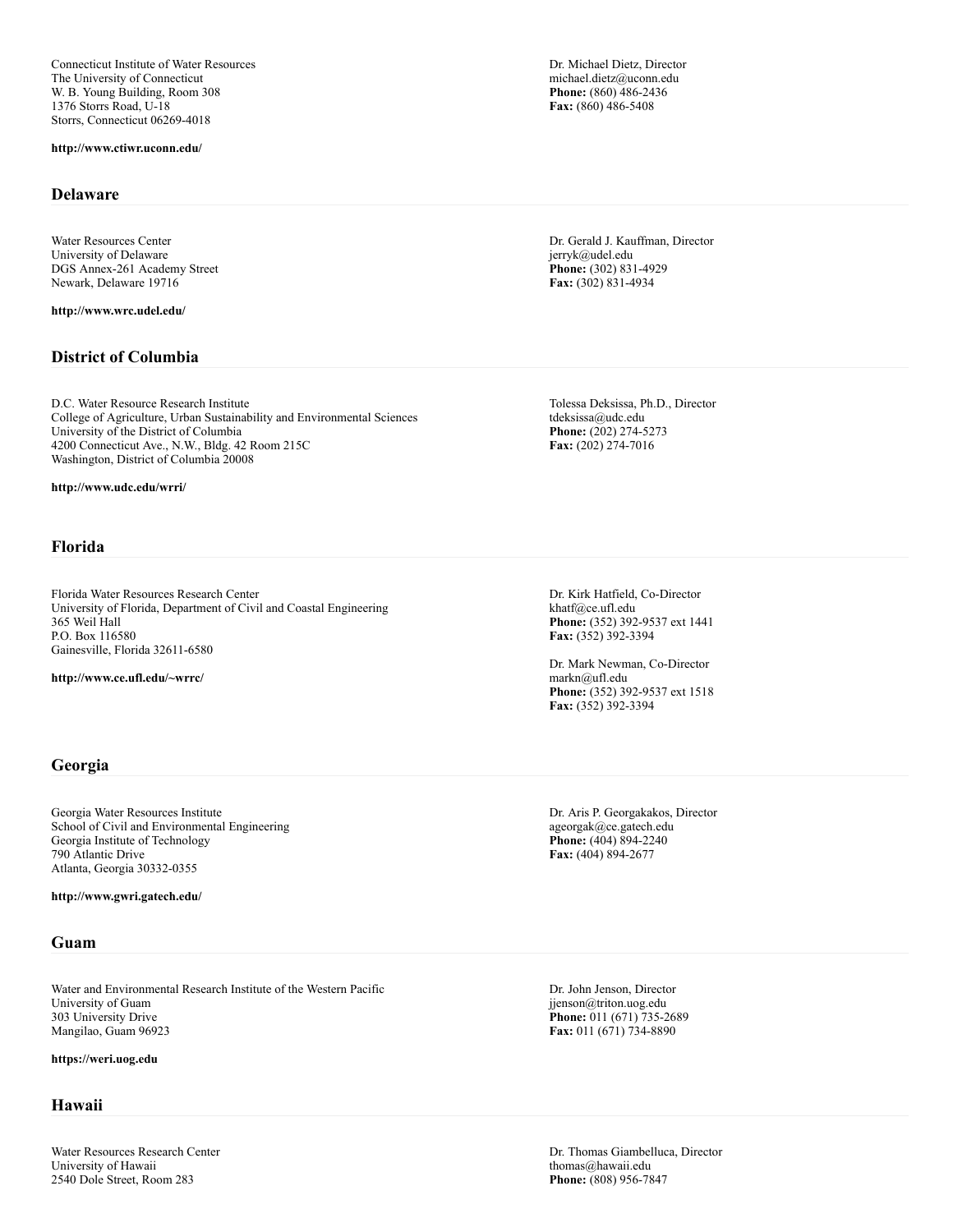#### **http://www.wrrc.hawaii.edu/**

# **Idaho**

Idaho Water Resources Research Institute University of Idaho 1031 N. Academic Way, Rm 216 Coeur d'Alene, Idaho 83814

**http://www.uidaho.edu/research/entities/iwrri**

## **Illinois**

Illinois Water Resources Center 391 NRB, MC-650 615 East Peabody Drive Champaign, Illinois 61820

**https://iwrc.illinois.edu/**

## **Indiana**

Indiana Water Resources Research Center Purdue University 195 Marsteller Street West Lafayette, Indiana 47907

## **http://www.iwrrc.org/**

## **Iowa**

Iowa Water Center Department of Agronomy Iowa State University 3212 Agronomy Hall Ames, Iowa 50011-1010

**http://www.water.iastate.edu/**

## **Kansas**

Kansas Water Resources Institute Kansas State University Research and Extension 44 Waters Hall Manhattan, Kansas 66506

**http://www.kcare.ksu.edu/DesktopDefault.aspx?tabid=763**

# **Kentucky**

Kentucky Water Resources Research Institute University of Kentucky 233 Mining and Mineral Resources Building Lexington, Kentucky 40506-0107

**http://www.uky.edu/WaterResources/**

# **Louisiana**

**Fax:** (808) 956-5044

Dr. Alan Kolok, Director akolok@uidaho.edu **Phone:** (208) 885-5771 **Fax:** (208) 885-6431

Dr. Yu-Feng Lin, Director yflin@illinois.edu **Phone:** (217) 300-2101

Dr. Linda Stalker Prokopy, Director lprokopy@purdue.edu **Phone:** (765) 496-2221 **Fax:** (765) 496-2422

Dr. Rick Cruse, Director rmc@iastate.edu **Phone:** (515) 294-7850 **Fax:** (515) 294-3163

Dr. Daniel L. Devlin, Director ddevlin@ksu.edu **Phone:** (785) 532-0393 **Fax:** (785) 532-6563

Dr. Lindell E. Ormsbee, Director lindell.ormsbee@uky.edu **Phone:** (859) 257-1299 **Fax:** (859) 323-1049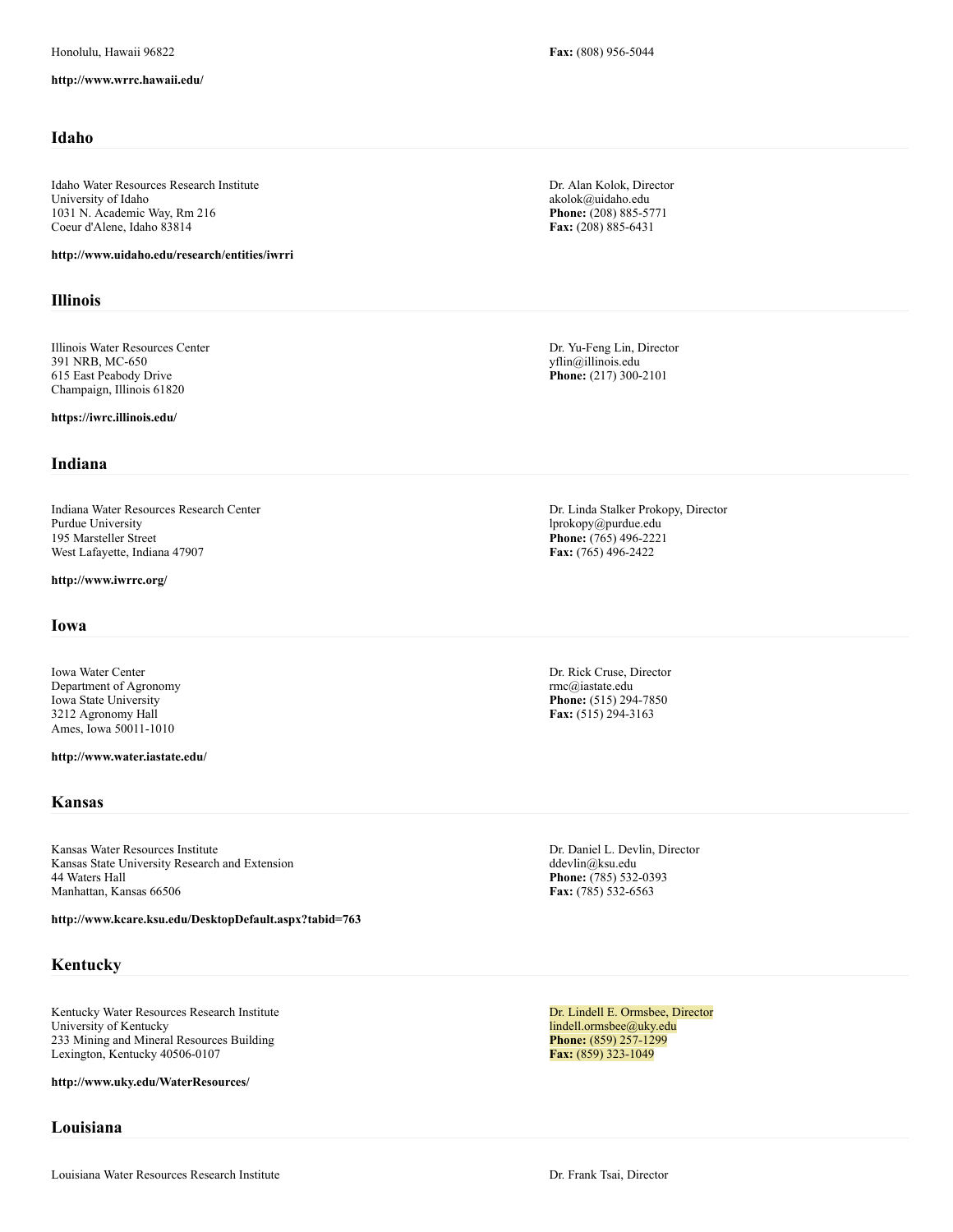#### **http://www.lwrri.lsu.edu**

# **Maine**

Maine Water Resources Research Institute Senator George J. Mitchell Center for Environmental and Watershed Research University of Maine 102 Norman Smith Hall Orono, Maine 04469-5710

**http://www.umaine.edu/waterresearch/**

# **Maryland**

Maryland Water Resources Research Center Civil and Environmental Engineering University of Maryland 1173 Glenn L. Martin Hall College Park, Maryland 20742

**http://www.waterresources.umd.edu/**

# **Massachusetts**

Water Resources Research Center University of Massachusetts 209 Ag Engineering Bldg 250 Natural Resources Rd Amherst, Massachusetts 01003

**http://wrrc.umass.edu**

#### **Michigan**

Institute of Water Research Michigan State University 101A Manly Miles Building 1405 South Harrison Road East Lansing, Michigan 48823-5243

**http://www.iwr.msu.edu**

# **Minnesota**

Water Resources Center University of Minnesota 173 McNeal Hall 1985 Buford Avenue St. Paul, Minnesota 55108

**http://wrc.umn.edu/**

# **Mississippi**

Water Resources Research Institute Mailstop 9601 Bost Extension Building, Rm 404 Mississippi State, Mississippi 39762-9601 ftsai@lsu.edu **Phone:** (225) 578-4945 **Fax:** (225) 578-5043

Dr. David Hart, Director david.hart@maine.edu **Phone:** (207) 581-3257 **Fax:** (207) 581-3320

Dr. Kaye L. Brubaker, Director kbru@umd.edu **Phone:** (301) 405-1965 **Fax:** (301) 405-2585

Marie-Francoise Hatte, Interim Director mfhatte@umass.edu **Phone:** (413) 545-5531

Dr. Dana M. Infante, Interim Director infanted@msu.edu **Phone:** (517) 432-7232 **Fax:** (517) 353-1812

Jeremiah Asher, Assistant Director asherjer@msu.edu **Phone:** (517) 432-5586 **Fax:** (517) 353-1812

Dr. Jeffrey M. Peterson, Director jmpeter@umn.edu **Phone:** (612) 624-9282 **Fax:** (612) 625-1263

Dr. Larry J. Krutz, Director jkrutz@ext.msstate.edu **Phone:** (662) 588-8974 **Fax:** (662) 325-8407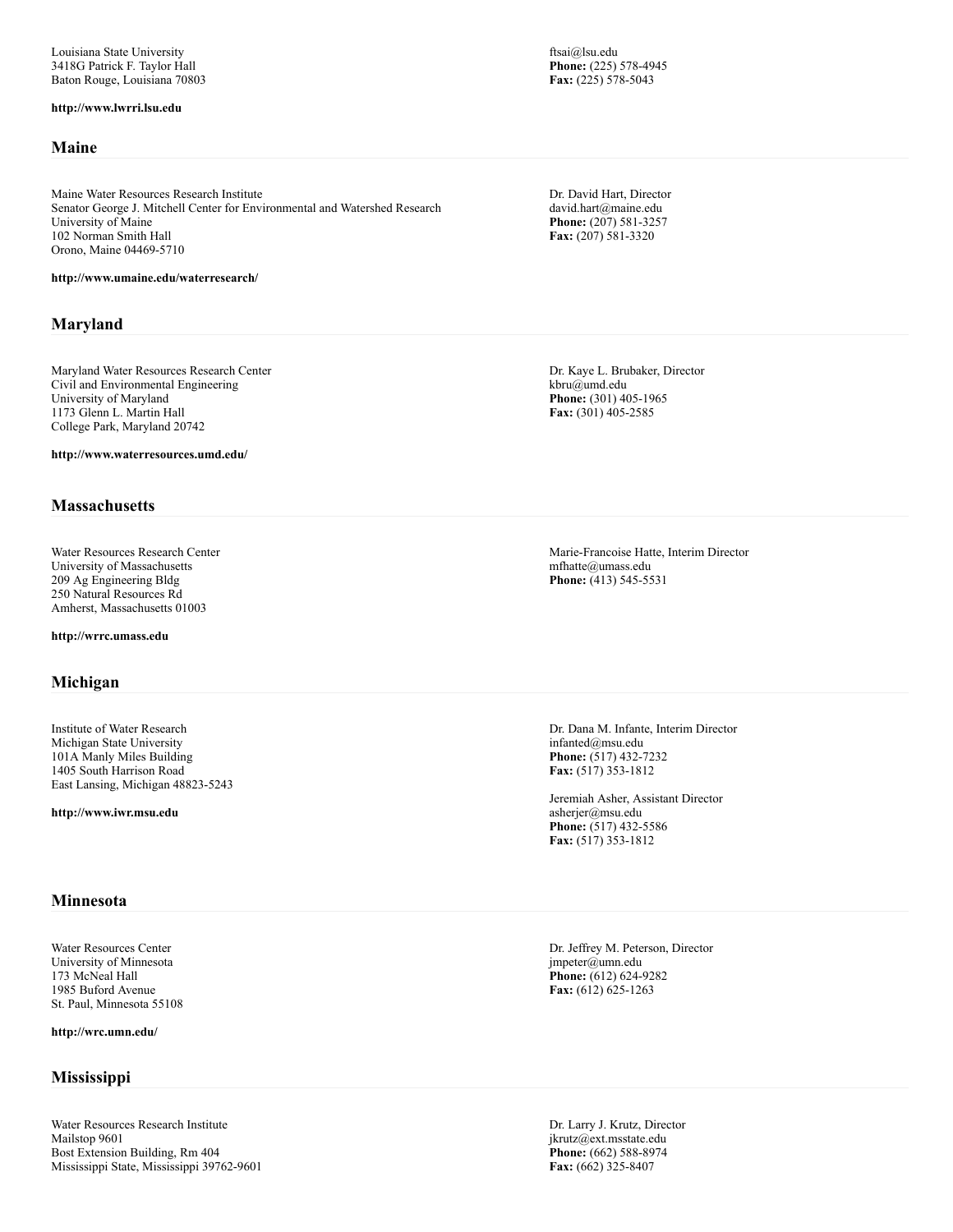# **Missouri**

Missouri Water Resources Research Center University of Missouri-Columbia E2509 Laferre Hall Columbia, Missouri 65211

**http://engineering.missouri.edu/research/centers/water/**

# **Montana**

Montana Water Center Montana State University Department of Ecology - LW 208 Bozeman, Montana 59717

**http://watercenter.montana.edu/**

#### **Nebraska**

Nebraska Water Center Robert B. Daugherty, Water for Food Institute University of Nebraska, 153C Hardin Hall 3310 Holdrege Street, P.O. Box 830979 Lincoln, Nebraska 68583-0979

**http://watercenter.unl.edu/**

# **Nevada**

Nevada Water Resources Research Institute Division of Hydrologic Sciences Desert Research Institute 2215 Raggio Parkway Reno, Nevada 89512

**http://www.dri.edu//hydrologic-sciences**

# **New Hampshire**

NH Water Resources Research Center University of New Hampshire 114 James Hall 56 College Road Durham, New Hampshire 03824

**http://www.wrrc.unh.edu/**

Dr. Baolin Deng, Director dengb@missouri.edu **Phone:** (573) 882-4638 **Fax:** (573) 884-2766

Dr. Wyatt Cross, MSU Water Center Director wyatt.cross@montana.edu **Phone:** (406) 994-2473 **Fax:** (406) 994-1774

Dr. Chittaranjan Ray, Director nwcdirector@unl.edu **Phone:** (402) 472-3305 **Fax:** (402) 472-3610

Charles Russell, Director chuck.russell@dri.edu **Phone:** 702-862-5486 **Fax:** 702-862-5427

William H. McDowell, Director bill.mcdowell@unh.edu **Phone:** (603) 862-2249 **Fax:** (603) 862-4976

Michelle Daley, Associate Director michelle.daley@unh.edu **Phone:** (603) 862-2341 **Fax:** (603) 862-4976

# **New Jersey**

New Jersey Water Resources Research Institute Department of Environmental Sciences, School of Environmental and Biological Sciences Rutgers University 14 College Farm Road New Brunswick, New Jersey 08901

**http://njwrri.rutgers.edu/**

Dr. Christopher C. Obropta, Director obropta@envsci.rutgers.edu **Phone:** (848) 932-5711 **Fax:** (732) 932-8644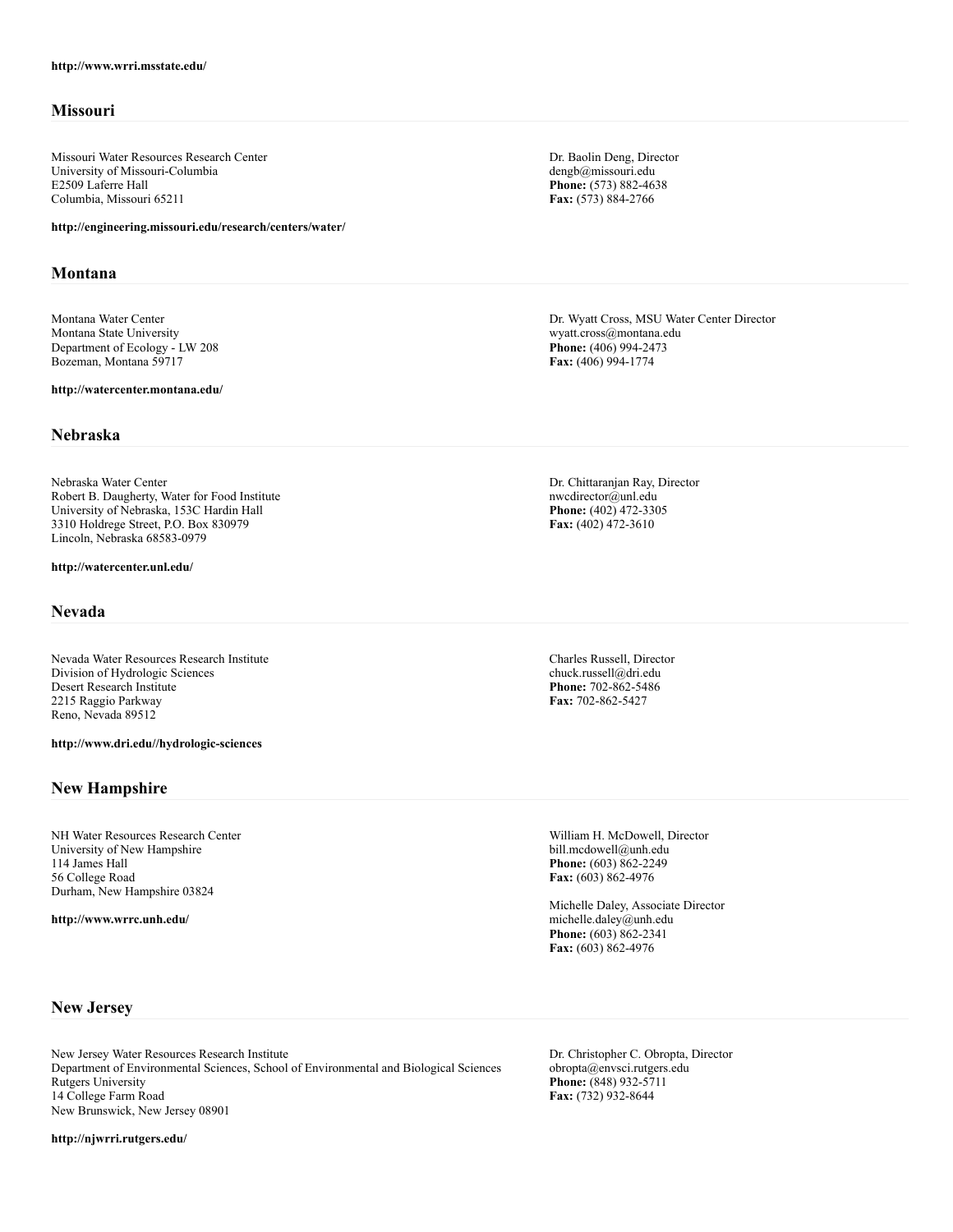Water Resources Research Institute MSC 3167 New Mexico State University Box 30001 Las Cruces, New Mexico 88003-8001

#### **http://wrri.nmsu.edu/**

#### **New York**

New York State Water Resources Institute Department of Earth and Atmospheric Sciences Cornell University 1123 Bradfield Hall Ithaca, New York 14853-1901

#### **http://wri.cals.cornell.edu/**

## **North Carolina**

Water Resources Research Institute of the UNC System North Carolina State University 1575 Varsity Drive, Module #7 Raleigh, North Carolina 27695

**http://www.ncsu.edu/wrri/**

Dr. Alexander G. ("Sam") Fernald, Director afernald@nmsu.edu **Phone:** (575) 646-4337 **Fax:** (575) 646-6418

Dr. Brian Rahm, Director bgr4@cornell.edu **Phone:** (607) 254-7163 **Fax:** (607) 255-2106

Dr. Susan White, Director snwhite3@ncsu.edu **Phone:** (919) 513-1145 **Fax:** (919)-515-2839

Dr. John Fear, Deputy Director jmfear@ncsu.edu **Phone:** (919) 515-9104 **Fax:** (919)-515-2839

# **North Dakota**

North Dakota Water Resources Research Institute Department #2890 P.O. Box 6050 Fargo, North Dakota 58108-6050

**http://www.ndsu.edu/wrri/**

### **Ohio**

Ohio Water Resources Center Department of Civil, Environmental and Geodetic Engineering The Ohio State University, 470 Hitchcock Hall 2070 Neil Avenue Columbus, Ohio 43210-1275

**http://wrc.osu.edu/**

Dr. Xuefeng Chu, Director Xuefeng.Chu@ndsu.edu **Phone:** (701) 231-9758 **Fax:** (701) 231-6185

Dr. Linda Weavers, Co-Director weavers.1@osu.edu **Phone:** (614) 292-4061 **Fax:** (614) 292-3780

Dr. John Lenhart, Co-Director lenhart.49@osu.edu **Phone:** (614) 688-8157 **Fax:** (614) 292-3780

# **Oklahoma**

Oklahoma Water Resources Research Institute Division of Agricultural Sciences and Natural Resources 139 Agricultural Hall Stillwater, Oklahoma 74078-6010

**http://water.okstate.edu/**

Dr. Kevin Wagner, Director kevin.wagner@okstate.edu **Phone:** (405) 744-5615 **Fax:** (405) 744-5339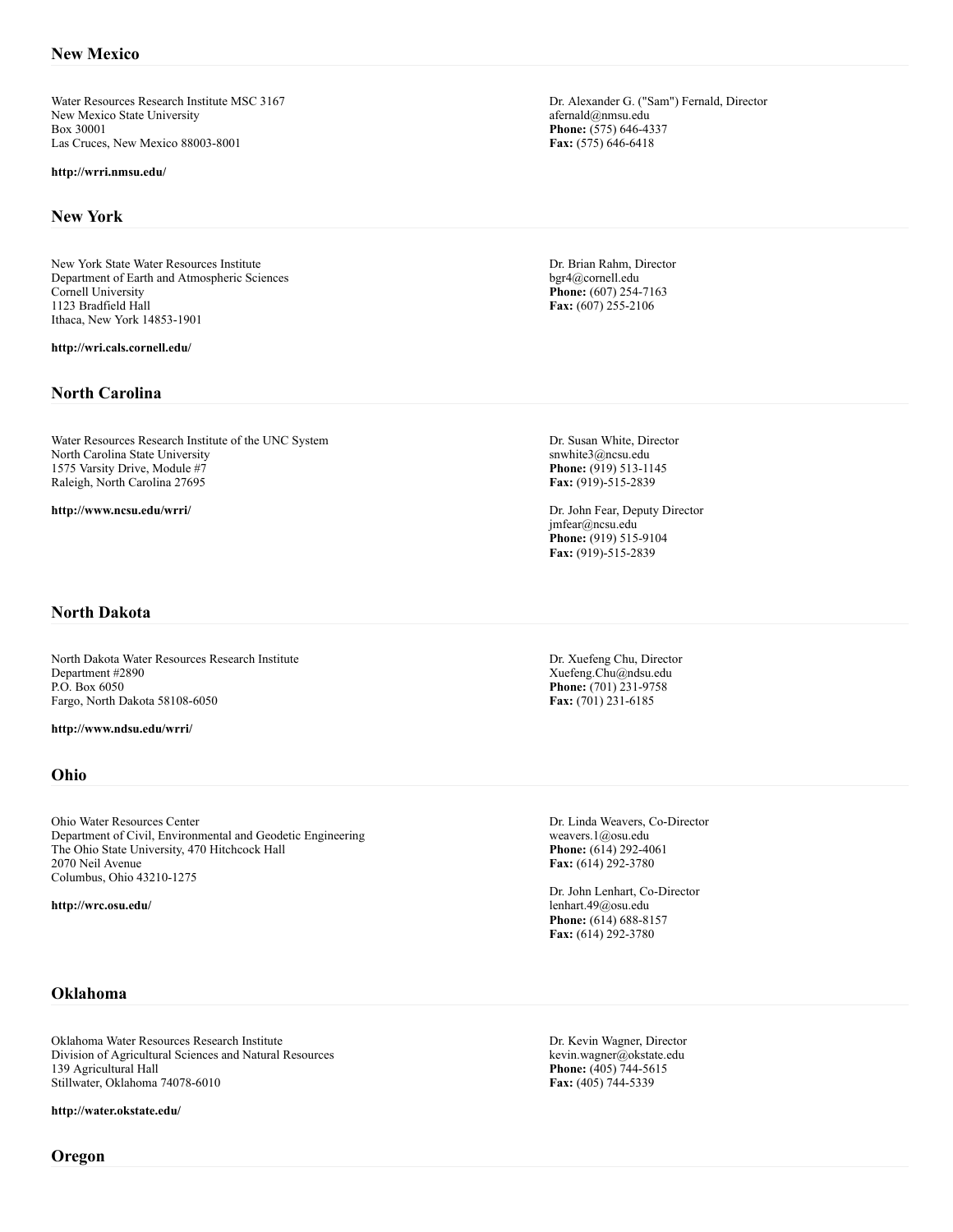Institute for Water and Watersheds Oregon State University 210 Strand Agriculture Hall Corvallis, Oregon 97331-3906

#### **http://water.oregonstate.edu/**

#### **Pennsylvania**

Pennsylvania Water Resources Research Center The Pennsylvania State University 304 Forest Resources Building University Park, Pennsylvania 16802

**http://www.pawatercenter.psu.edu/**

# **Puerto Rico**

Puerto Rico Water Resources and Environmental Research Institute College of Engineering P.O. Box 9040 Mayaguez, Puerto Rico 00681-9040

**http://www.ece.uprm.edu/rumhp/prwrri/**

# **Rhode Island**

Water Resources Center Department of Civil and Environmental Engineering University of Rhode Island 318 Fascitelli Center for Advanced Engineering 2 East Alumni Avenue Kingston, Rhode Island 02881

**http://www.wrc.uri.edu/**

# **South Carolina**

South Carolina Water Resources Center Clemson University 509 Westinghouse Rd. Pendleton, South Carolina 29670

**https://www.clemson.edu/public/water/scwater/**

# **South Dakota**

South Dakota Water Resources Research Institute Agricultural Experiment Station South Dakota State University AE 107, Box 2120 Brookings, South Dakota 57007-1496

**http://wri.sdstate.edu/**

Dr. Todd Jarvis, Interim Director Todd.Jarvis@oregonstate.edu **Phone:** (541) 737-4032 **Fax:** (541) 737-1887

Dr. Andrew Warner, Director atwarner@psu.edu **Phone:** (814) 863-6441 **Fax:** (888) 865-8454

Dr. Walter Silva Araya, Director walter.silva2@upr.edu **Phone:** (787) 832-4040 ext 2134 **Fax:** (787) 832-0119

Dr. Vinka Oyanedel-Craver, Director craver@uri.edu **Phone:** (401) 874-2784 **Fax:** (401) 874-2786

Dr. Jeffrey S. Allen, Director jsallen@clemson.edu **Phone:** (864) 646-2145 **Fax:** (864) 656-4780

Dr. Van Kelley, Director van\_kelley@sdstate.edu Phone: (605) 688-4910 **Fax:** (605) 688-4917

Dr. Rachel McDaniel, Assistant Director rachel.mcdaniel@sdstate.edu **Phone:** (605) 688-5669 **Fax:** (605) 688-4917

Dr. John S. Schwartz, Director jschwart@utk.edu **Phone:** (865) 974-7721

## **Tennessee**

Tennessee Water Resources Research Center University of Tennessee 600 Henley St., Suite 311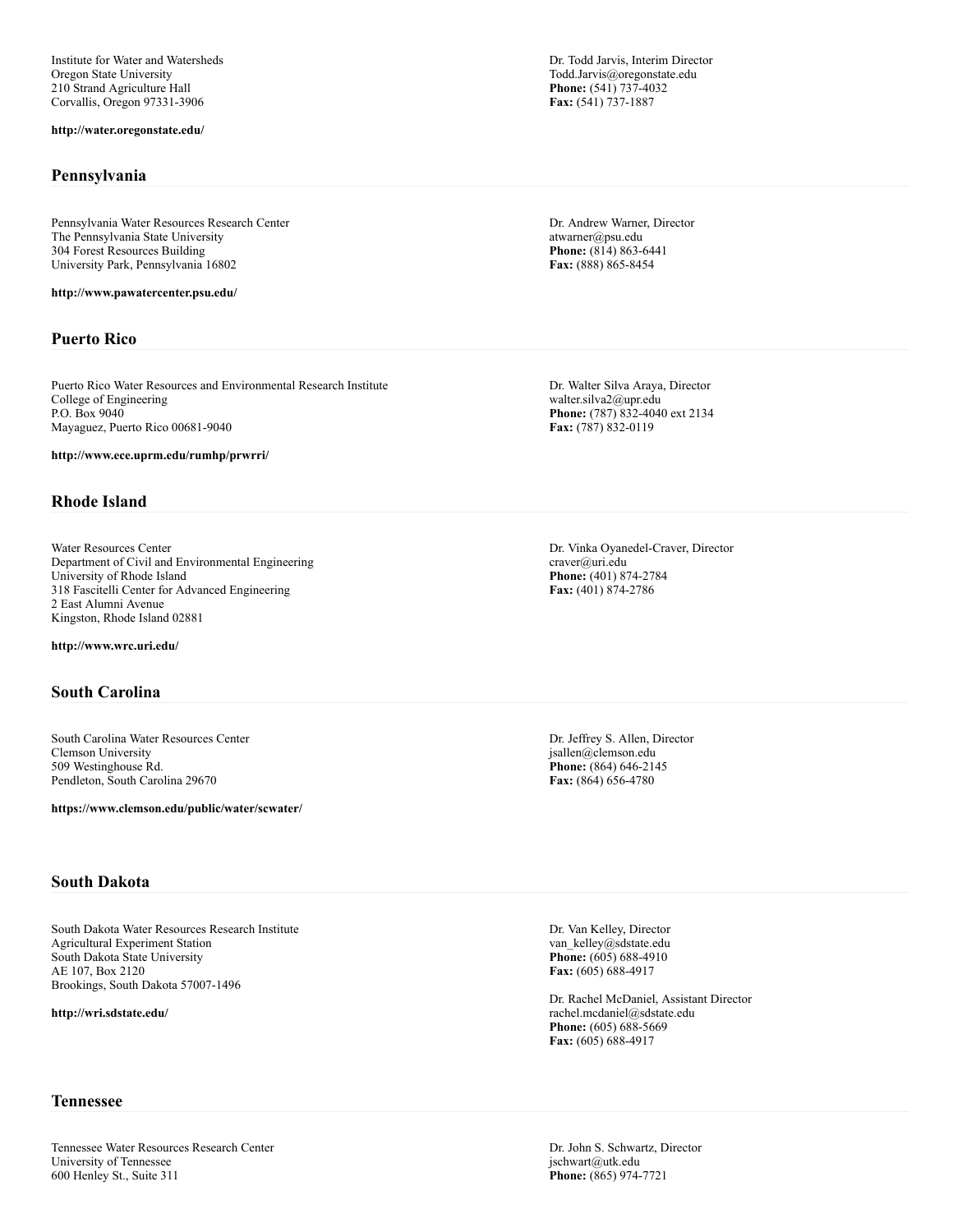**http://isse.utk.edu/wrrc/index.html**

**Fax:** (865) 974-1838

Mr. Tim Gangaware, Assistant Director gangwrrc@utk.edu **Phone:** (865) 974-2151 **Fax:** (865) 974-1838

## **Texas**

Texas Water Resources Institute Texas A&M Institute of Renewable Natural Resources 2260 TAMU College Station, Texas 77843-2260

#### **http://twri.tamu.edu**

## **Utah**

Center for Water Resources Research Utah State University 8200 Old Main Hill Logan, Utah 84322-8200

**http://uwrl.usu.edu/partnerships/ucwrr/index.html**

# **Vermont**

Vermont Water Resources and Lake Studies Center George D. Aiken Center for Natural Resources The University of Vermont 81 Carrigan Drive Burlington, Vermont 05405

**http://www.uvm.edu/snr/vtwater/**

# **Virgin Islands**

Virgin Islands Water Resources Research Institute University of the Virgin Islands St. Thomas, Virgin Islands 00802

**http://www.uvi.edu/research/water-resources-research-institute/default.aspx**

# **Virginia**

Virginia Water Resources Research Center Virginia Polytechnic Institute and State University 210 Cheatham Hall, MC 0444 Blacksburg, Virginia 24061-0001

**http://www.vwrrc.vt.edu/**

# **Washington**

State of Washington Water Research Center Washington State University

**https://wrc.wsu.edu/**

Dr. John Tracy, Director John.Tracy@ag.tamu.edu **Phone:** (979) 845-1851 **Fax:** (979) 845-0662

Dr. David Tarboton, Director dtarb@usu.edu **Phone:** (435)-797-3172 **Fax:** (435) 797-3663

Dr. Breck Bowden, Director breck.bowden@uvm.edu **Phone:** (802) 656-2513 **Fax:** (802) 656-8683

Dr. Kristin Wilson, Director kristin.wilson@live.uvi.edu **Phone:** (340) 693-1392

Dr. Stephen Schoenholtz, Director schoenhs@vt.edu **Phone:** (540) 231-0711 **Fax:** (540) 231-6673

Jonathan Yoder, Director Professor, School of Economic Sciences P.O. Box 646210 Hulbert 203b Pullman, Washington 99164-6210 yoder@wsu.edu **Phone:** (509)-335-8596 **Fax:** (509) 335-1590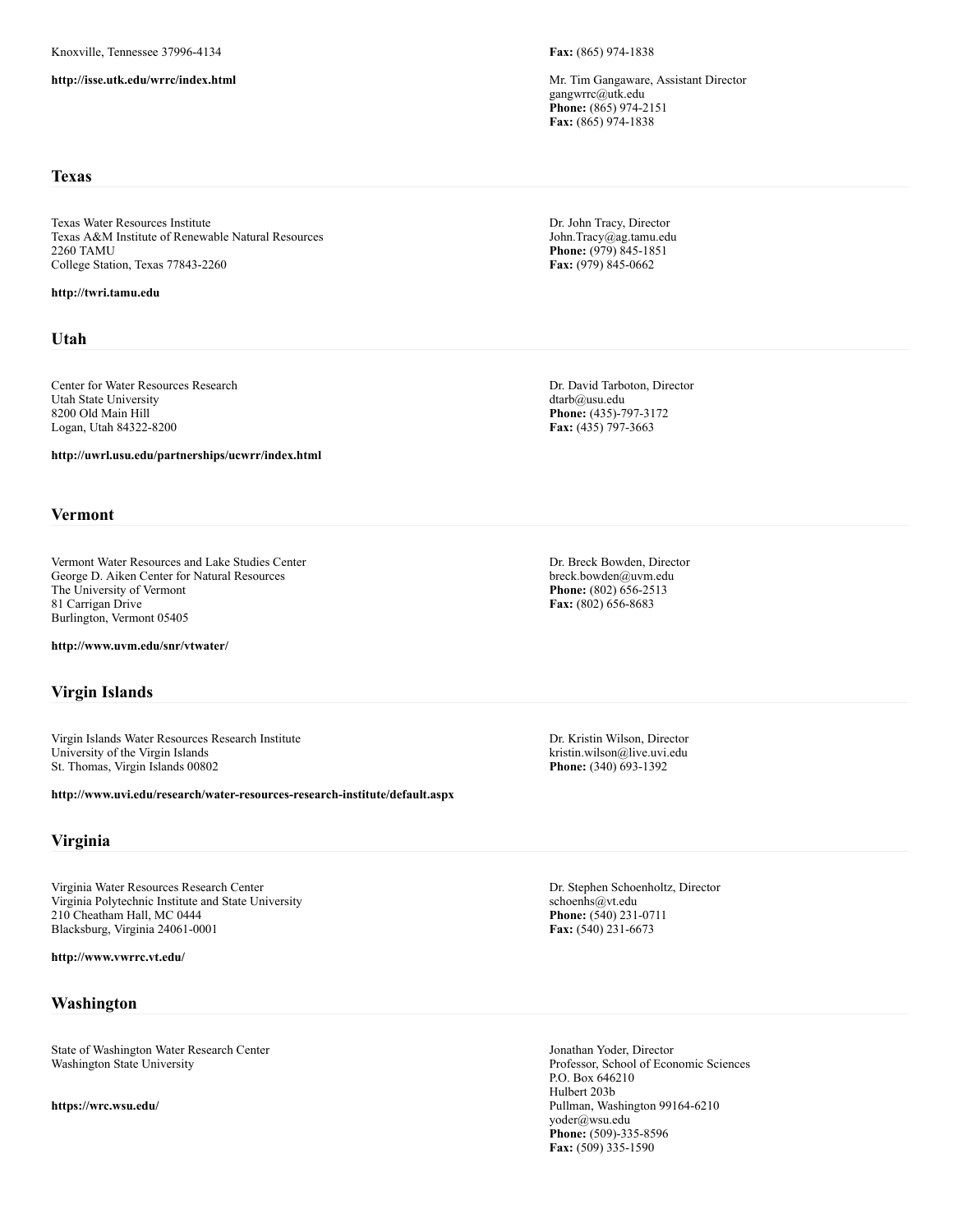West Virginia Water Research Institute West Virginia University Box 6064 Morgantown, West Virginia 26506-6064

**https://wvwri.wvu.edu/**

# **Wisconsin**

Water Resources Institute The University of Wisconsin-Madison 1975 Willow Drive - 2nd Floor Madison, Wisconsin 53706-1177

**http://www.wri.wisc.edu/**

# **Wyoming**

Office of Water Programs The University of Wyoming Department 4309 1000 E. University Avenue Laramie, Wyoming 82071

**http://www.uwyo.edu/owp**

Dr. Paul Ziemkiewicz, Director pziemkie@wvu.edu **Phone:** (304) 293- 6958 **Fax:** (304) 293-7822

Melissa O'Neal, Assistant Director moneal@mail.wvu.edu **Phone:** (304) 293-7006

Dr. James P. Hurley, Director hurley@aqua.wisc.edu **Phone:** (608) 262-0905 **Fax:** (608) 262-0591

Mr. Greg Kerr, Director rrek@uwyo.edu **Phone:** (307) 766-6656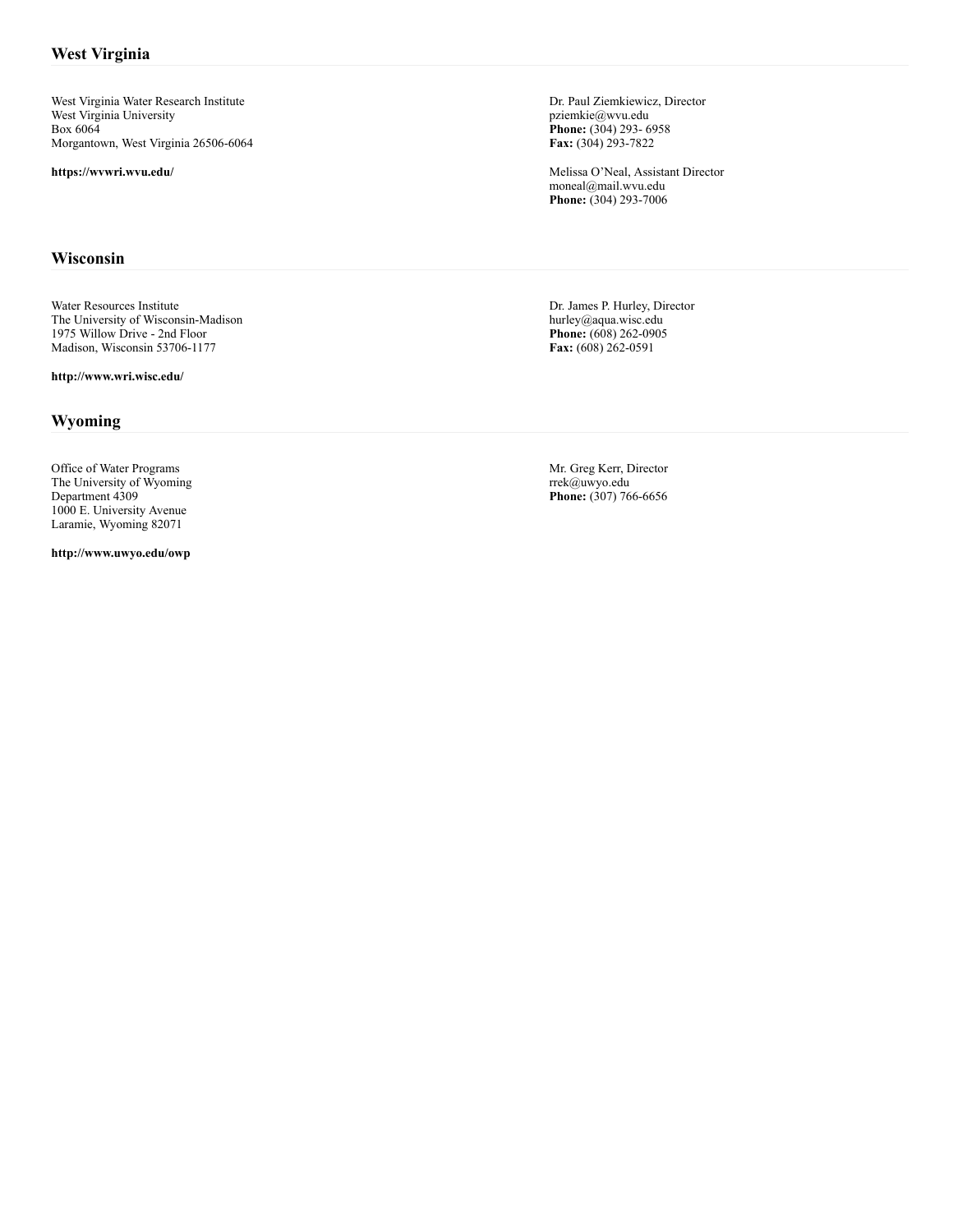# **National Institutes for Water Resources Board of Directors Executive Committee**

# **President**

**Dr. Kevin Wagner, Director** | kevin.wagner@okstate.edu Oklahoma Water Resources Research Institute Division of Agricultural Sciences and Natural Resources 139 Agricultural Hall Stillwater, Oklahoma 74078-6010

**Phone:** (405) 744-5615 **Fax:** (405) 744-5339

# **President Elect**

**Dr. Nicole Misarti, WERC Director** | nmisarti@alaska.edu Water and Environmental Research Center University of Alaska-Fairbanks Fairbanks, Alaska 99775-5860

**Phone:** (907) 474-7789 **Fax:** (907) 474-7041

# **Past President**

**Dr. Doug Parker, Director** | doug.parker@ucop.edu California Institute for Water Resources University of California 1111 Franklin Street, Rm. 10206 Oakland, California 94607

**Phone:** (510) 987-0036 **Fax:** (510) 832-8612

# **Treasurer**

**Dr. Todd Jarvis, Interim Director** | Todd.Jarvis@oregonstate.edu Institute for Water and Watersheds Oregon State University 210 Strand Agriculture Hall Corvallis, Oregon 97331-3906

**Phone:** (541) 737-4032 **Fax:** (541) 737-1887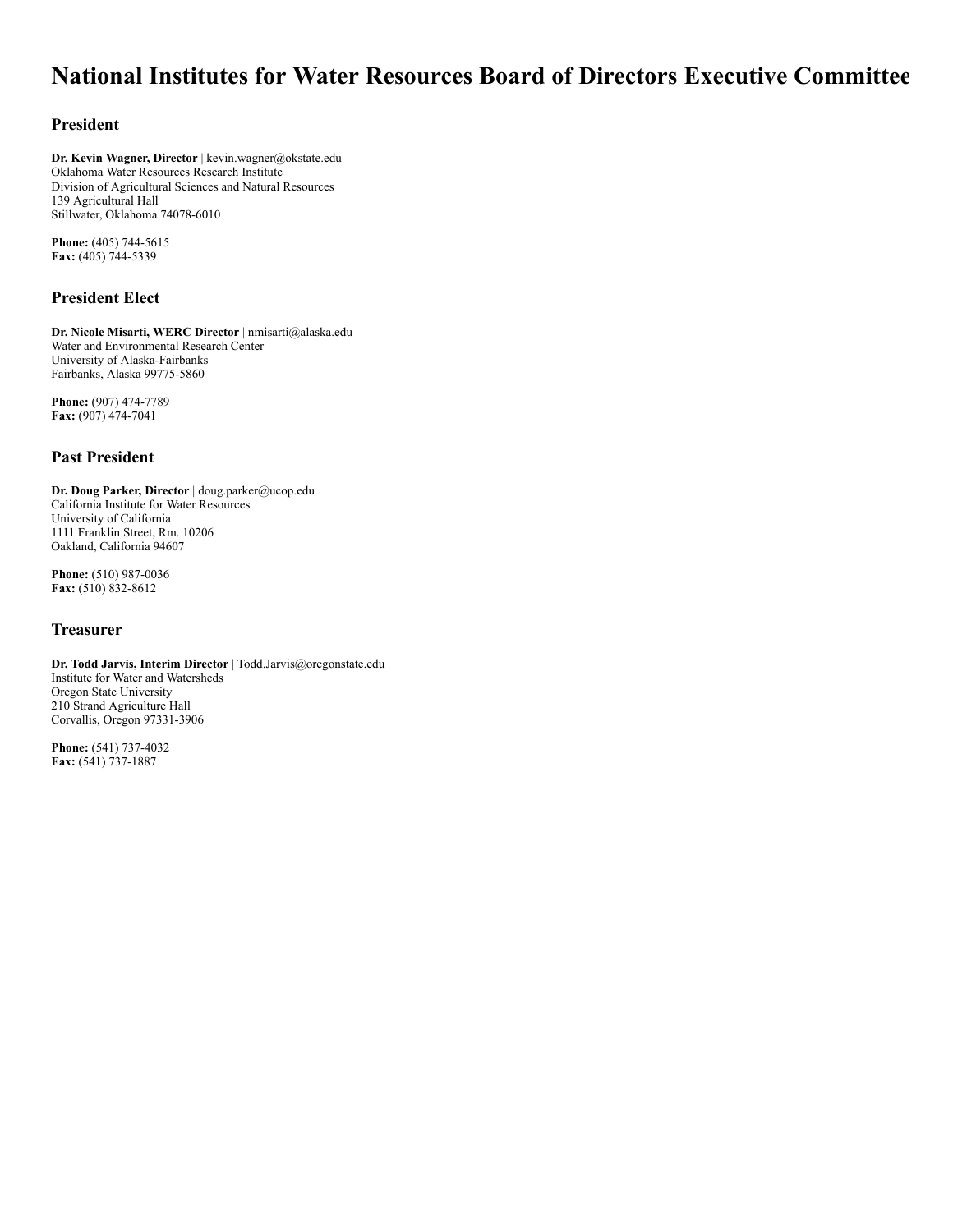# **Regional and At-Large Representatives**

**Membr At Large:** Yu-Feng Lin, University of Illinois

**New England Region:** Michael Dietz, University of Connecticut Connecticut, Massachusetts, Maine, New Hampshire, Rhode Island, Vermont

**Mid-Atlantic Region:** Gerald Kauffman, University of Delaware Delaware, District of Columbia, Maryland, New Jersey, New York, Pennsylvania, Virginia, West Virginia

**South Atlantic-Gulf:** Jason Krutz, Mississippi State University Alabama, Florida, Georgia, Kentucky, Louisiana, Mississippi, North Carolina, South Carolina, Tennessee

**Great Lakes Region:** Jeff Peterson, University of Minnesota Illinois, Indiana, Michigan, Minnesota, Ohio, Wisconsin

**Great Plains Region:** Chittaranjan Ray, University of Nebraska Arkansas, Iowa, Kansas, Missouri, Montana, Nebraska, North Dakota, South Dakota, Oklahoma

**Pacific Northwest Region:** Jonathan Yoder, Washington State University Alaska, Idaho, Oregon, Washington

**Powell Consortium:** Allen Berthold, Texas A&M University Arizona, California, Colorado, Nevada, New Mexico, Texas, Utah, Wyoming

**Oceania and Islands Region:** Kristin Wilson Grimes, University of the Virgin Islands Guam, Hawaii, Puerto Rico, U.S. Virgin Islands, American Samoa